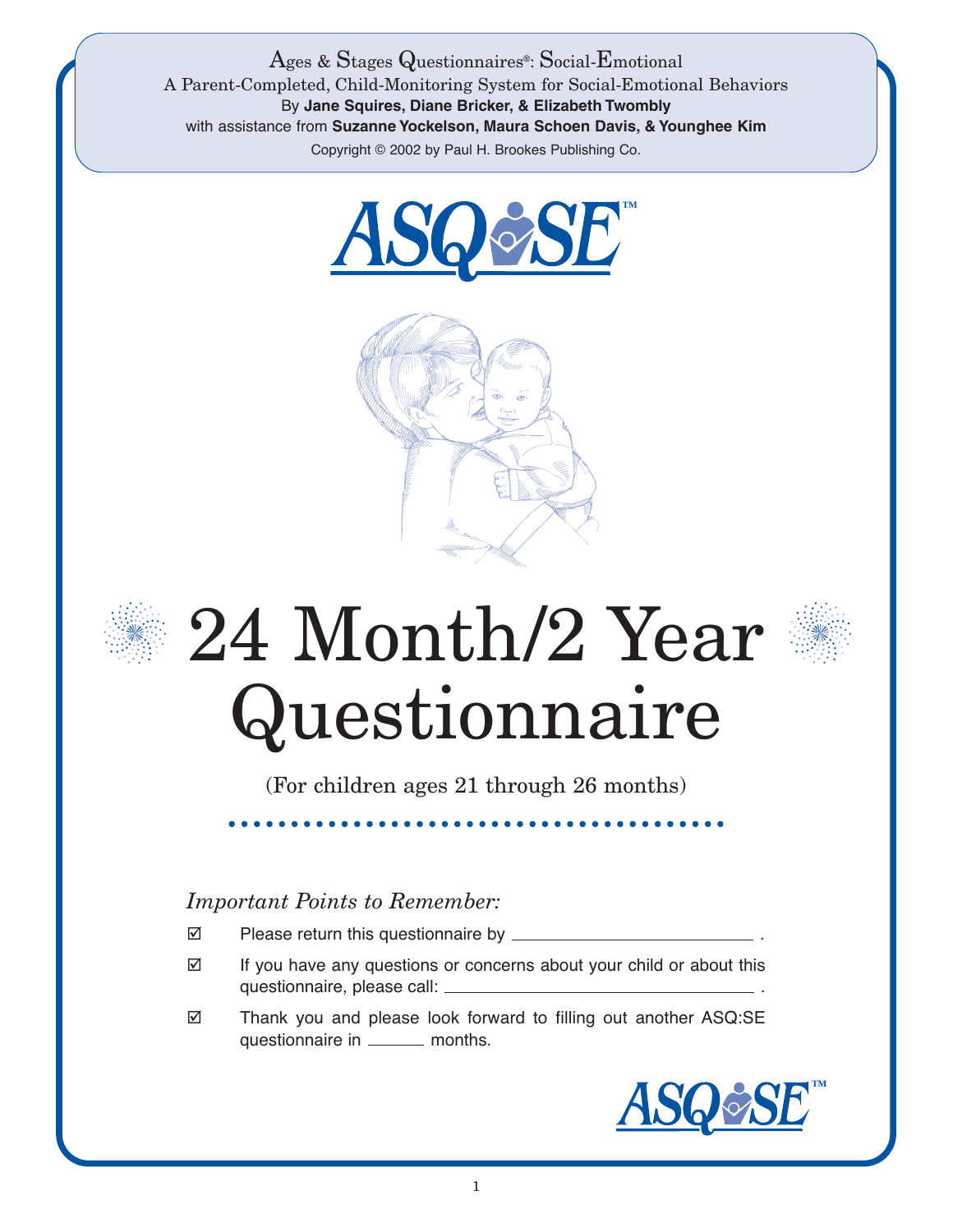| Ages & Stages Questionnaires <sup>®</sup> : Social-Emotional<br>A Parent-Completed, Child-Monitoring System for Social-Emotional Behaviors<br>By Jane Squires, Diane Bricker, & Elizabeth Twombly<br>with assistance from Suzanne Yockelson, Maura Schoen Davis, & Younghee Kim<br>Copyright © 2002 by Paul H. Brookes Publishing Co. |
|---------------------------------------------------------------------------------------------------------------------------------------------------------------------------------------------------------------------------------------------------------------------------------------------------------------------------------------|
| 24 Month/2 Year ASQ:SE<br>Questionnaire                                                                                                                                                                                                                                                                                               |
| (For children ages 21 through 26 months)                                                                                                                                                                                                                                                                                              |
| .                                                                                                                                                                                                                                                                                                                                     |
|                                                                                                                                                                                                                                                                                                                                       |
| Please provide the following information.                                                                                                                                                                                                                                                                                             |
|                                                                                                                                                                                                                                                                                                                                       |
|                                                                                                                                                                                                                                                                                                                                       |
|                                                                                                                                                                                                                                                                                                                                       |
|                                                                                                                                                                                                                                                                                                                                       |
|                                                                                                                                                                                                                                                                                                                                       |
|                                                                                                                                                                                                                                                                                                                                       |
|                                                                                                                                                                                                                                                                                                                                       |
|                                                                                                                                                                                                                                                                                                                                       |
|                                                                                                                                                                                                                                                                                                                                       |
|                                                                                                                                                                                                                                                                                                                                       |
|                                                                                                                                                                                                                                                                                                                                       |
|                                                                                                                                                                                                                                                                                                                                       |
|                                                                                                                                                                                                                                                                                                                                       |
| ASOØSE                                                                                                                                                                                                                                                                                                                                |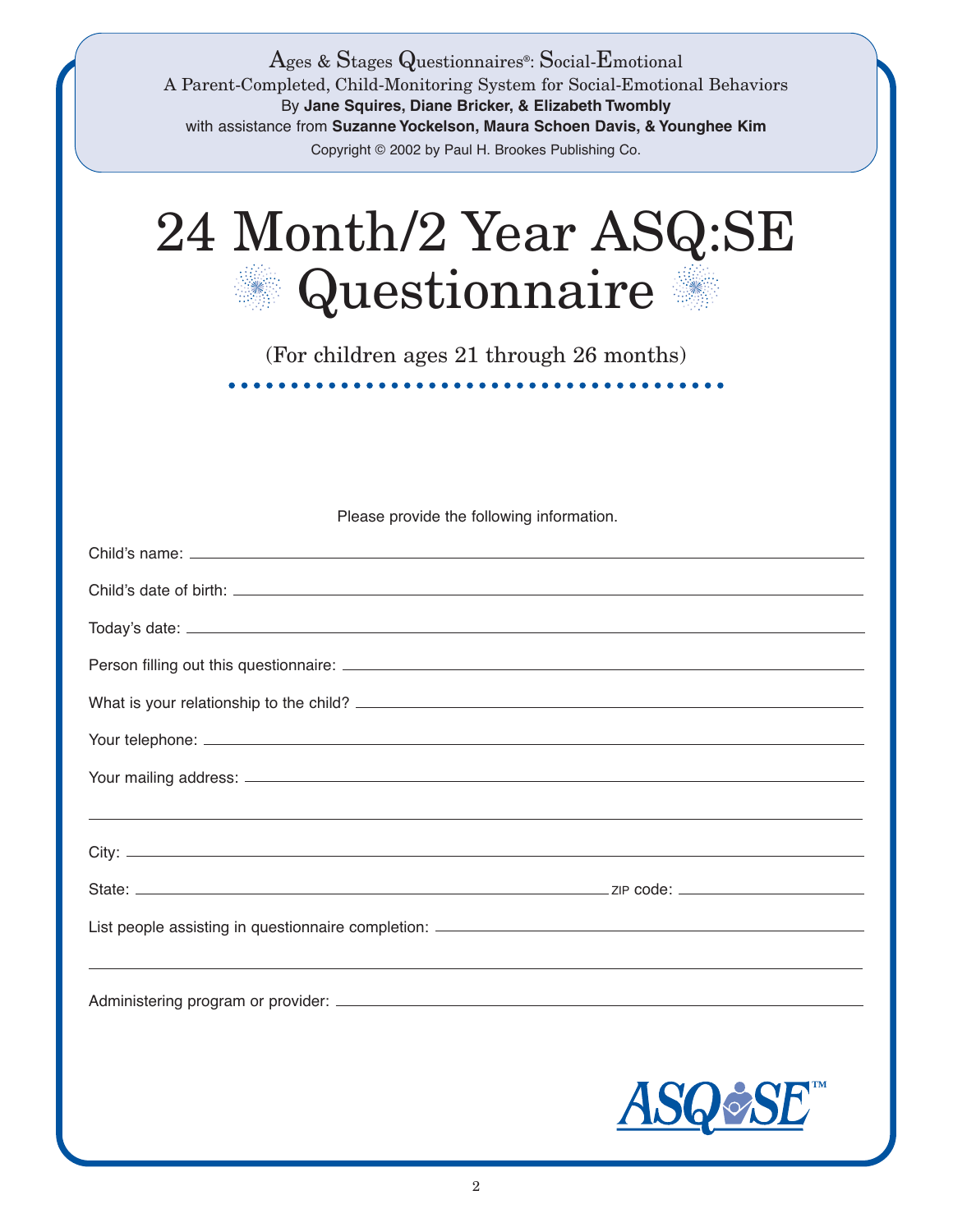| 1.<br>2. | Please read each question carefully and<br>Check the box $\Box$ that best describes your child's behavior and<br>Check the circle $\bigcirc$ if this behavior is a concern | <b>MOST</b><br>OF THE<br><b>TIME</b> | <b>SOMETIMES</b> | <b>RARELY</b><br><b>OR</b><br><b>NEVER</b> | CHECK IF<br>THIS IS A<br><b>CONCERN</b> |
|----------|----------------------------------------------------------------------------------------------------------------------------------------------------------------------------|--------------------------------------|------------------|--------------------------------------------|-----------------------------------------|
|          | 1. Does your child look at you when you talk to<br>him?                                                                                                                    | $\Box$ z                             | ❏ⅴ               | $\Box$ x                                   |                                         |
| 2.       | Does your child seem too friendly with<br>strangers?                                                                                                                       | $\Box$ x                             | ∟v               | $\Box$ z                                   |                                         |
| 3.       | Does your child laugh or smile when you play<br>with her?                                                                                                                  | $\Box$ z                             | ∐v               | $\square$ x                                |                                         |
| 4.       | Is your child's body relaxed?                                                                                                                                              | $\Box$ z                             | ❏ⅴ               | $\square$ x                                |                                         |
| 5.       | When you leave, does your child remain upset<br>and cry for more than an hour?                                                                                             | $\Box$ x                             | _l ∨             | $\beth$ z                                  |                                         |
| 6.       | Does your child greet or say hello to familiar<br>adults?                                                                                                                  | $\square$ z                          | 』∨               | $\mathbf{\mathbf{\mathsf{u}}}$             |                                         |
|          | 7. Does your child like to be hugged or cuddled?                                                                                                                           | $\Box$ z                             | ❏∨               | $\Box$ x                                   |                                         |
|          | 8. When upset, can your child calm down within<br>15 minutes?                                                                                                              | $\Box$ z                             | ❏ⅴ               | $\Box$ x                                   |                                         |
| 9.       | Does your child stiffen and arch his back when<br>picked up?                                                                                                               | $\Box$ x                             | $\Box$ v         | $\Box$ z                                   |                                         |
|          | TOTAL POINTS ON PAGE                                                                                                                                                       |                                      |                  |                                            |                                         |

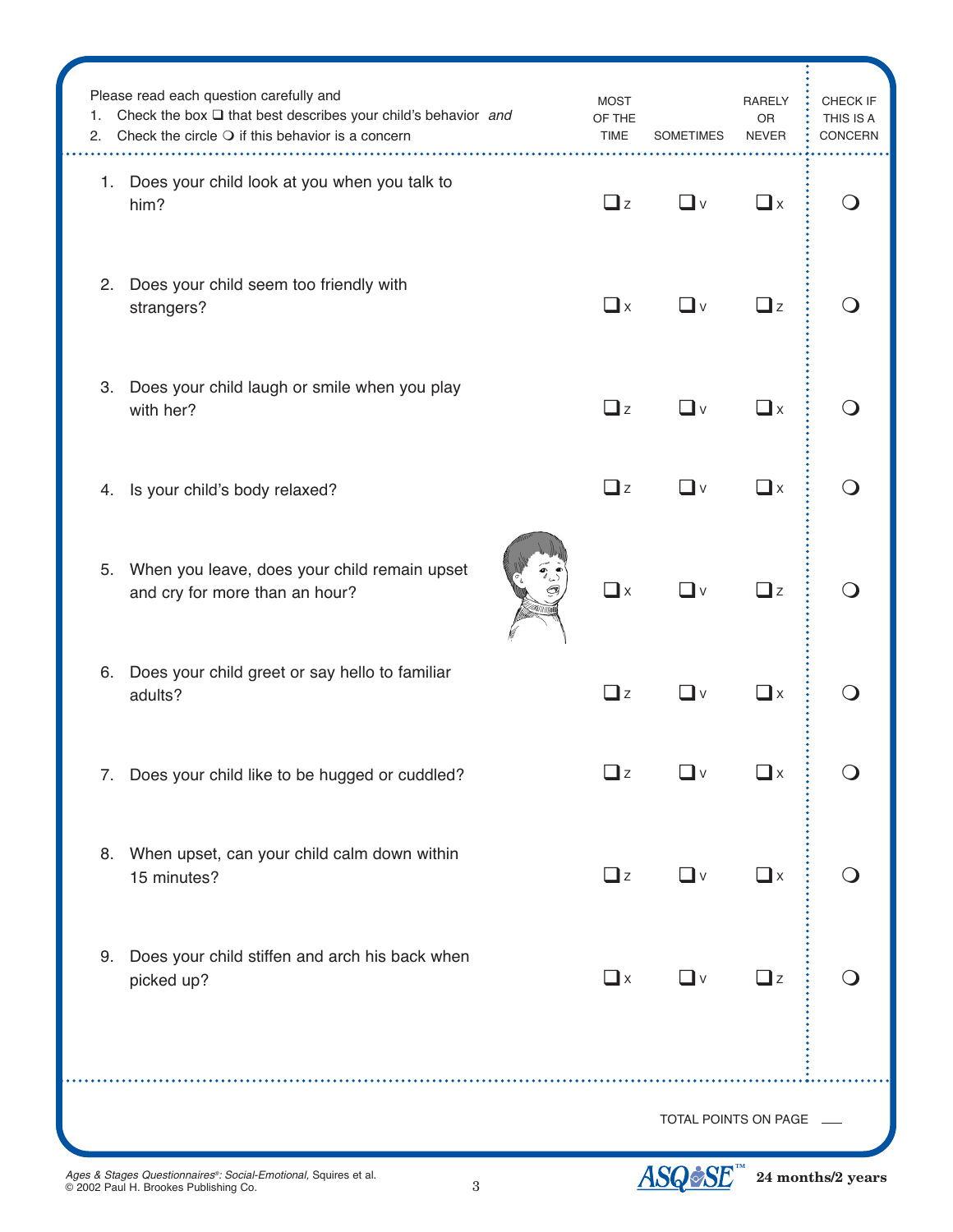|     |                                                                                                                                                          | <b>MOST</b><br>OF THE<br><b>TIME</b> | <b>SOMETIMES</b> | <b>RARELY</b><br><b>OR</b><br><b>NEVER</b> | CHECK IF<br>THIS IS A<br>CONCERN |
|-----|----------------------------------------------------------------------------------------------------------------------------------------------------------|--------------------------------------|------------------|--------------------------------------------|----------------------------------|
|     | 10. Is your child interested in things around her,<br>such as people, toys, and foods?                                                                   | $\Box$ z                             | ∐∨               | $\Box$ x                                   |                                  |
| 11. | Does your child cry, scream, or have tantrums<br>for long periods of time?                                                                               | $\Box$ x                             | $\mathsf{v}$     | $\Box$ z                                   |                                  |
|     | 12. Do you and your child enjoy mealtimes together?                                                                                                      | $\Box$ z                             | —l ∨             | $\square$ x                                |                                  |
|     | 13. Does your child have eating problems, such<br>as stuffing foods, vomiting, eating nonfood items,<br>$\overline{\text{or}}$ $\overline{\text{}}$<br>? |                                      |                  |                                            |                                  |
|     | (You may write in another problem.)                                                                                                                      | $\square$ x                          | –l ∨             | $\square$ z                                |                                  |
|     | 14. Does your child sleep at least 10 hours in a<br>24-hour period?                                                                                      | $\Box$ z                             | _l v             | $\square$ x                                |                                  |
|     | 15. When you point at something, does your child<br>look in the direction you are pointing?                                                              | $\sqcup$ z                           | 』∨               | –l ×                                       |                                  |
| 16. | Does your child have trouble falling asleep at<br>naptime or at night?                                                                                   | $\Box$ x                             | —l ∨             | $\Box$ z                                   |                                  |
| 17. | Does your child get constipated or have<br>diarrhea?                                                                                                     | $\Box$ x                             | $\Box$ v         | $\Box$ z                                   |                                  |
|     | 18. Does your child follow simple directions?<br>For example, does he sit down when asked?                                                               | $\Box$ z                             | —l ∨             | $\square$ x                                |                                  |
|     |                                                                                                                                                          | TOTAL POINTS ON PAGE                 |                  |                                            |                                  |

4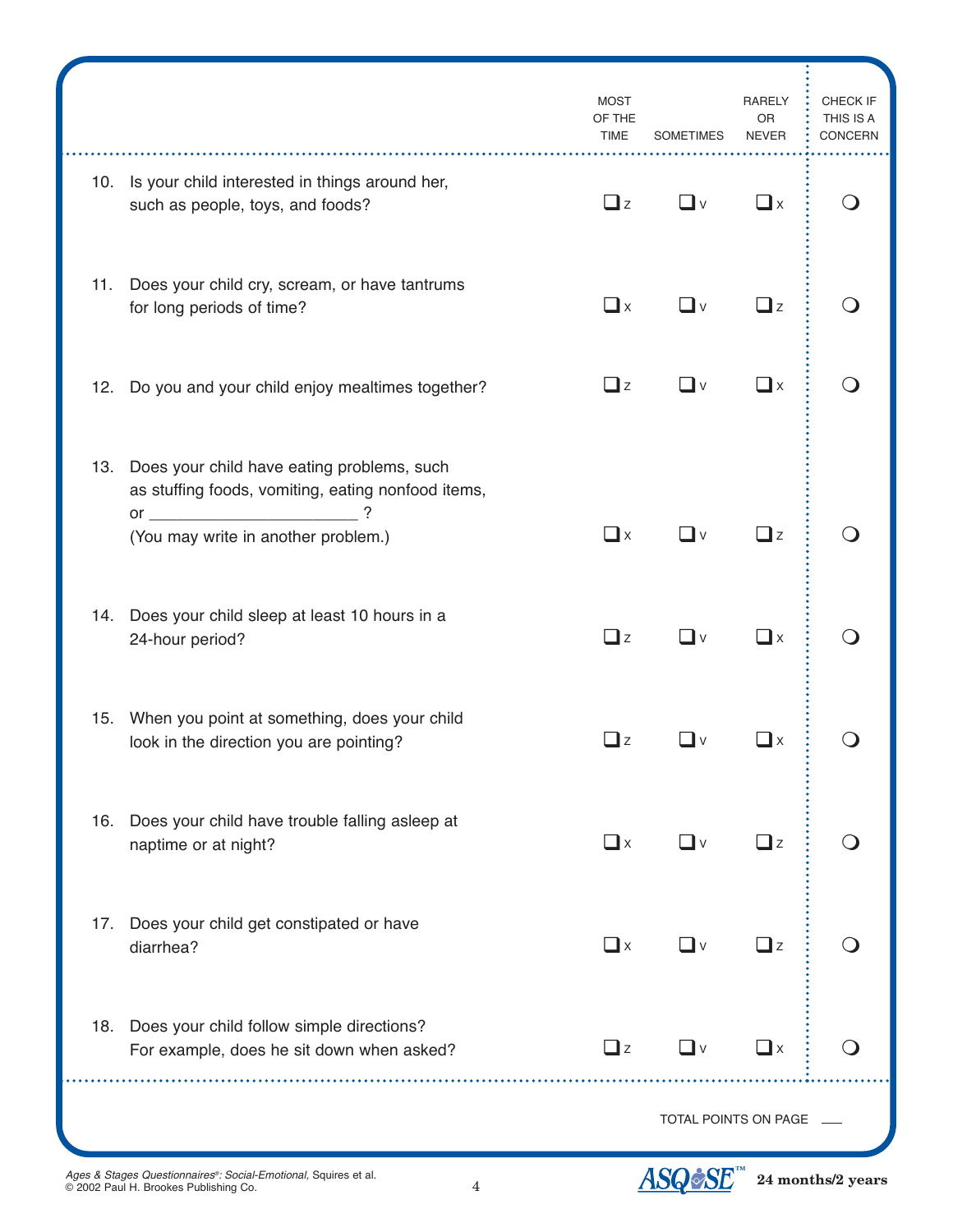|     |                                                                                                                                                                | <b>MOST</b><br>OF THE<br><b>TIME</b>         | <b>SOMETIMES</b> | <b>RARELY</b><br><b>OR</b><br><b>NEVER</b> | CHECK IF<br>THIS IS A<br>CONCERN |
|-----|----------------------------------------------------------------------------------------------------------------------------------------------------------------|----------------------------------------------|------------------|--------------------------------------------|----------------------------------|
| 19. | Does your child let you know how she is<br>feeling with either words or gestures?<br>For example, does she let you know when<br>she is hungry, hurt, or tired? | $\Box$ z                                     | _l ∨             | ∐x                                         |                                  |
| 20. | Does your child check to make sure you are<br>near when exploring new places, such as a<br>park or a friend's home?                                            | $\Box$ z                                     | _l v             | ∐x                                         |                                  |
| 21. | Does your child do things over and over<br>and can't seem to stop? Examples are<br>rocking, hand flapping, spinning,                                           |                                              |                  |                                            |                                  |
|     | (You may write in something else.)                                                                                                                             | $\Box$ x                                     | _l v             | $\Box$ z                                   |                                  |
| 22. | Does your child like to hear stories or sing<br>songs?                                                                                                         | $\Box$ z                                     | – II ∨           | $\square$ x                                |                                  |
| 23. | Does your child hurt himself on purpose?                                                                                                                       | $\mathbf{\mathbf{\mathsf{\underline{u}}}}$ x |                  | ⊿z                                         |                                  |
| 24. | Does your child like to be around other<br>children?                                                                                                           | $\Box$ z                                     | ∐∨               | $\square$ x                                |                                  |
| 25. | Does your child try to hurt other children,<br>adults, or animals (for example, by kicking<br>or biting)?                                                      | $\Box$ x                                     | —l ∨             | $\Box$ z                                   |                                  |
|     |                                                                                                                                                                |                                              |                  |                                            |                                  |
|     | TOTAL POINTS ON PAGE                                                                                                                                           |                                              |                  |                                            |                                  |
|     |                                                                                                                                                                |                                              |                  |                                            |                                  |

5